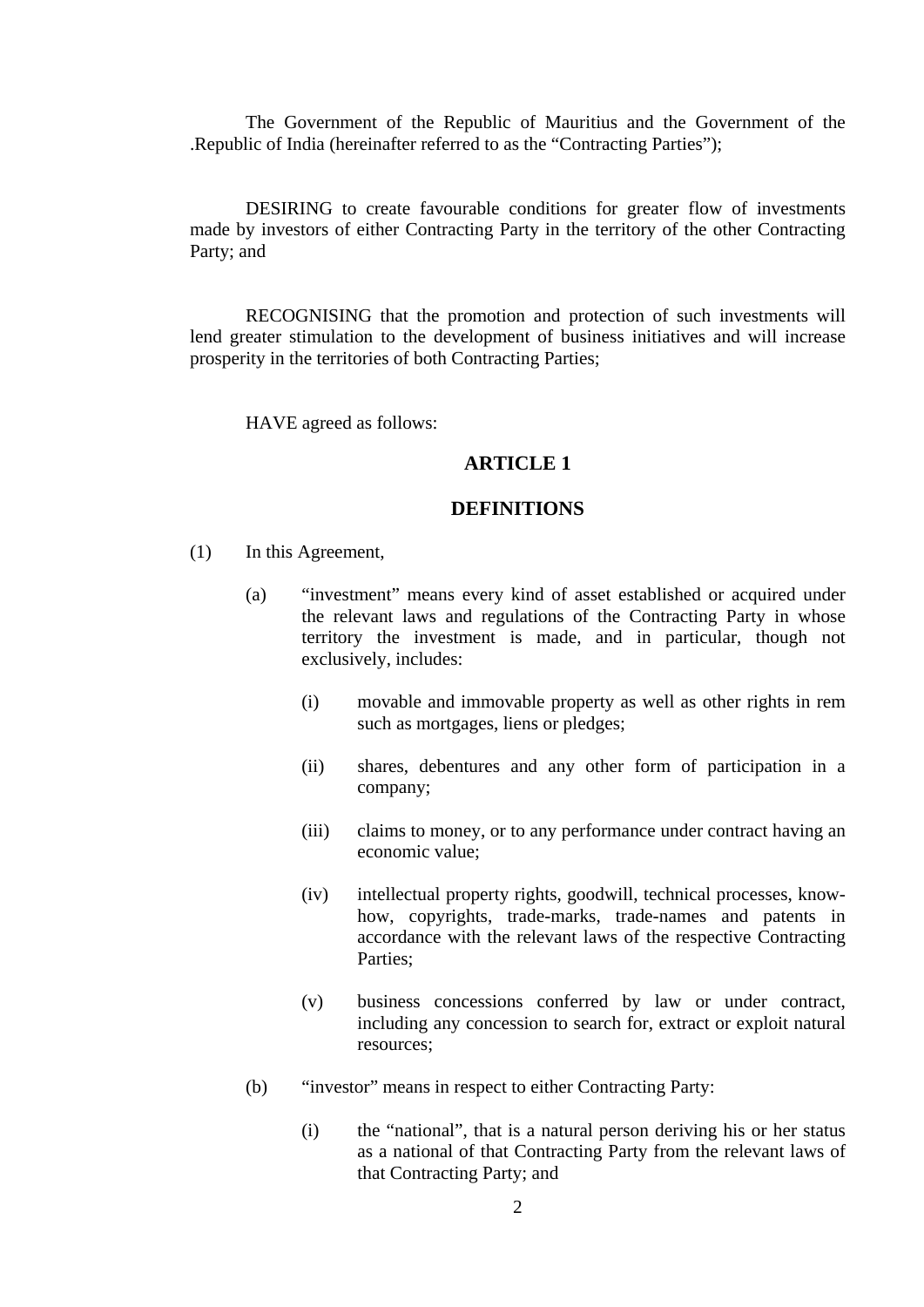- (ii) the "company" that is a legal person, such as a corporation, firm or association, incorporated or constituted in accordance with the law of that Contracting Party;
- (c) "return" means the amount yielded by an investment and includes profit, interest, capital gains, dividends, royalties and fees;
- (d) "territory" means
	- (i) in the case of the Republic of Mauritius
		- (A) all the territories and islands which, in accordance with the laws of Mauritius constitute the State of Mauritius;
		- (B) the territorial sea of Mauritius; and
		- (C) any area outside the territorial sea of Mauritius which in accordance with international law has been or may hereafter be designated, under the laws of Mauritius, as an area, including the continental shelf, within which the rights of Mauritius with respect to the sea, the sea-bed and sub-soil and their natural resources may be exercised;
	- (ii) in the case of the Republic of India -

the territory of the Republic of India including its territorial waters and the airspace above it and other maritime zones including the Exclusive Economic Zone and continental shelf over which the Republic of India has sovereignty, sovereign rights or exclusive jurisdiction in accordance with its laws in force, the 1982 United Nations Convention on the Law of the Sea and International Law.

(2) Any change in the form in which assets are or have been invested does not affect their character as investments as defined in this Agreement.

## ARTICLE 2

## **SCOPE OF THE AGREEMENT**

This Agreement shall apply to all investments made by investors of either Contracting Party in the territory of the other Contracting Party, accepted as such in accordance with its laws and regulations, whether made before or after the coming into force of this Agreement.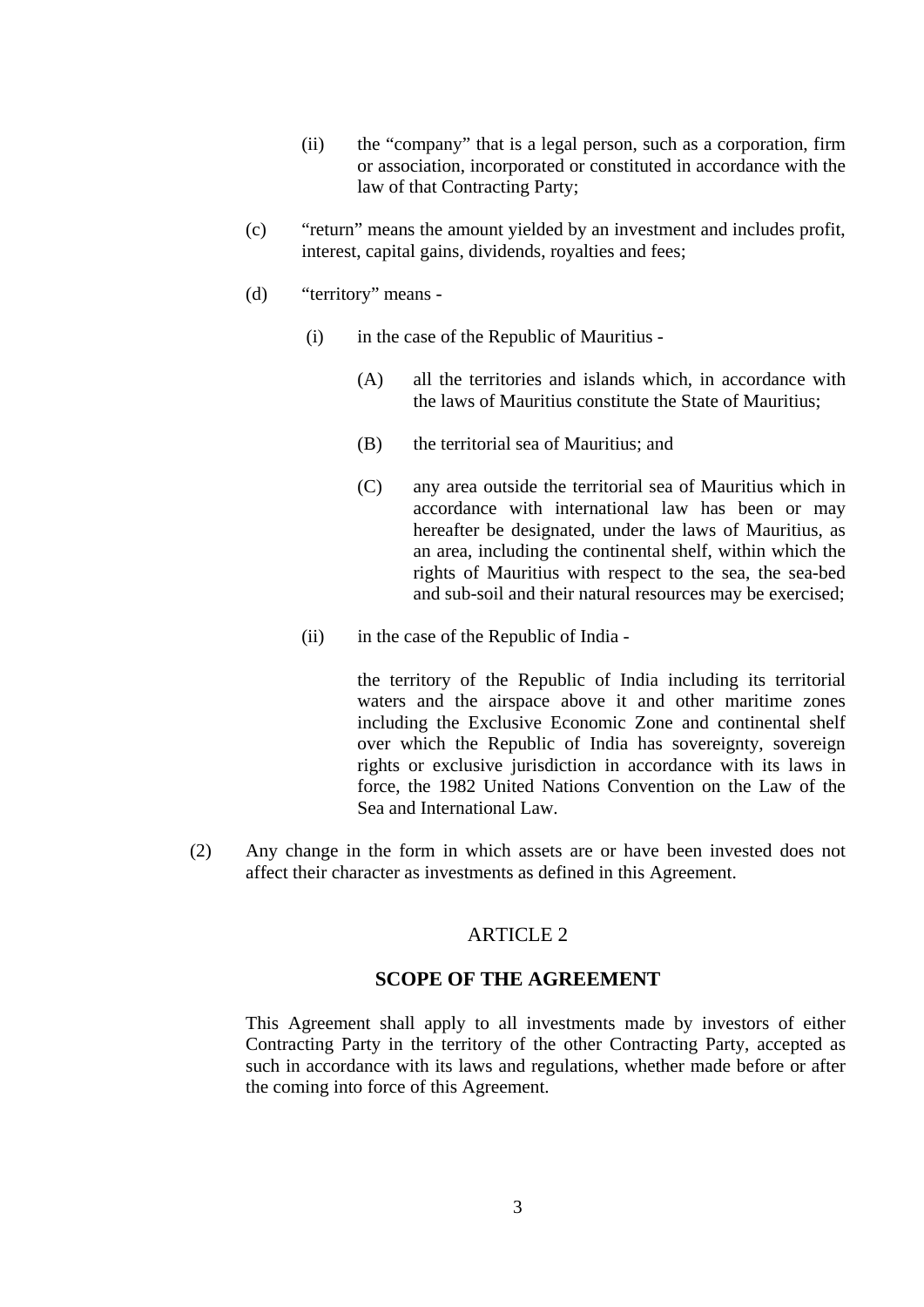## **PROMOTION AND PROTECTION OF INVESTMENTS**

- (1) Each Contracting Party shall encourage the making of investments in its territory by investors of the other Contracting Party, and admit such investments in accordance with the provision of its laws and its policy in the field of foreign investment.
- (2) Each Contracting Party shall in accordance with its laws render assistance to the investors of the other Contracting Party, whose investments were admitted in its territory, for obtaining the required clearances and permissions.

## ARTICLE 4

## **TREATMENT OF INVESTMENTS**

- (1) Investments and returns of investors of either Contracting Party shall at all times be accorded fair and equitable treatment in the territory of the other Contracting Party. Neither Contracting Party shall in any way impair by unreasonable or discriminatory measures the management, maintenance, use, enjoyment or disposal of investments in its territory by investors of the other Contracting Party.
- (2) Each Contracting Party shall accord to investments of investors of the other Contracting Party, treatment which shall not be less favourable than that accorded either to investments of its own or investments of investors of any third State.
- (3) In addition, each Contracting Party shall accord to investors of the other Contracting Party, including in respect of returns on their investments, treatment which shall not be less favourable than that accorded to investors of any third State.
- (4) The provisions of paragraphs (2) and (3) shall not be construed so as to oblige either Contracting Party to extend to the investors of the other Contracting Party the benefit of any treatment, preference or privilege resulting from:
	- (a) any customs union, free trade area, common market or any similar international agreement or interim arrangement leading up to such customs union, free trade area, or common market of which either of the Contracting Parties is a member; or
	- (b) any international agreement or any matter relating wholly or mainly to taxation.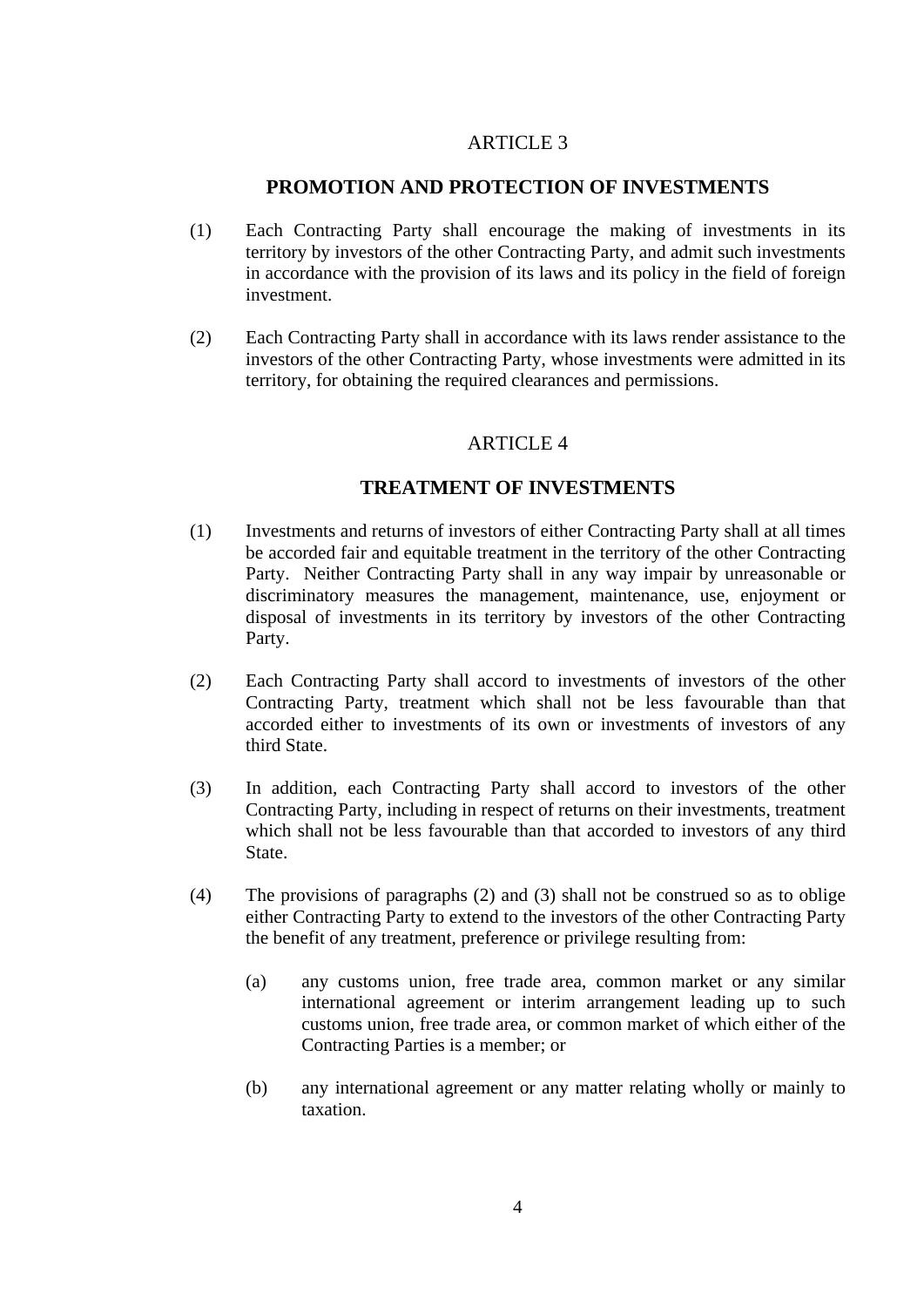## **COMPENSATION FOR LOSSES**

- (1) Investors of either Contracting Party whose investments in the territory of the other Contracting Party suffer losses owing to war or other armed conflict, revolution, a state of national emergency, revolt, insurrection or riot in the territory of the latter Contracting Party shall be afforded by the latter Contracting Party treatment, as regards restitution, indemnification, compensation or other settlement, not less favourable than that which the latter Contracting Party accords to its own investors or to investors of any third State.
- (2) Subject to paragraph (1) of this Article, investors of either Contracting Party who, in any of the situations referred to in that paragraph, suffer losses in the territory of the other Contracting Party resulting from:
	- (a) requisitioning of their property by the forces or authorities of the latter Contracting Party, acting under and within the scope of the legal provisions relating to their competences, duties and command structures; or
	- (b) destruction of their property by the forces or authorities of the latter Contracting Party, which was not caused in combat action or was not required by the necessity of the situation or observance of any legal requirement;

 shall be afforded treatment as regards restitution or adequate compensation, not less favourable than that which the latter Contracting Party accords to its own investors or to investors of any third State.

## ARTICLE 6

### **EXPROPRIATION**

(1) Investments of investors of either Contracting Party in the territory of the other Contracting Party shall not be nationalised, expropriated or subjected to measures having effects equivalent to nationalisation or expropriation except for public purposes, under due process of law, on a non-discriminatory basis and against fair and equitable compensation. Such compensation shall amount to the market value of the investment expropriated immediately before the expropriation or before the impending expropriation became public knowledge, whichever is the earlier, shall include interest at a fair and equitable rate until the date of payment, shall be made without unreasonable delay and shall be effectively realizable and be freely transferable.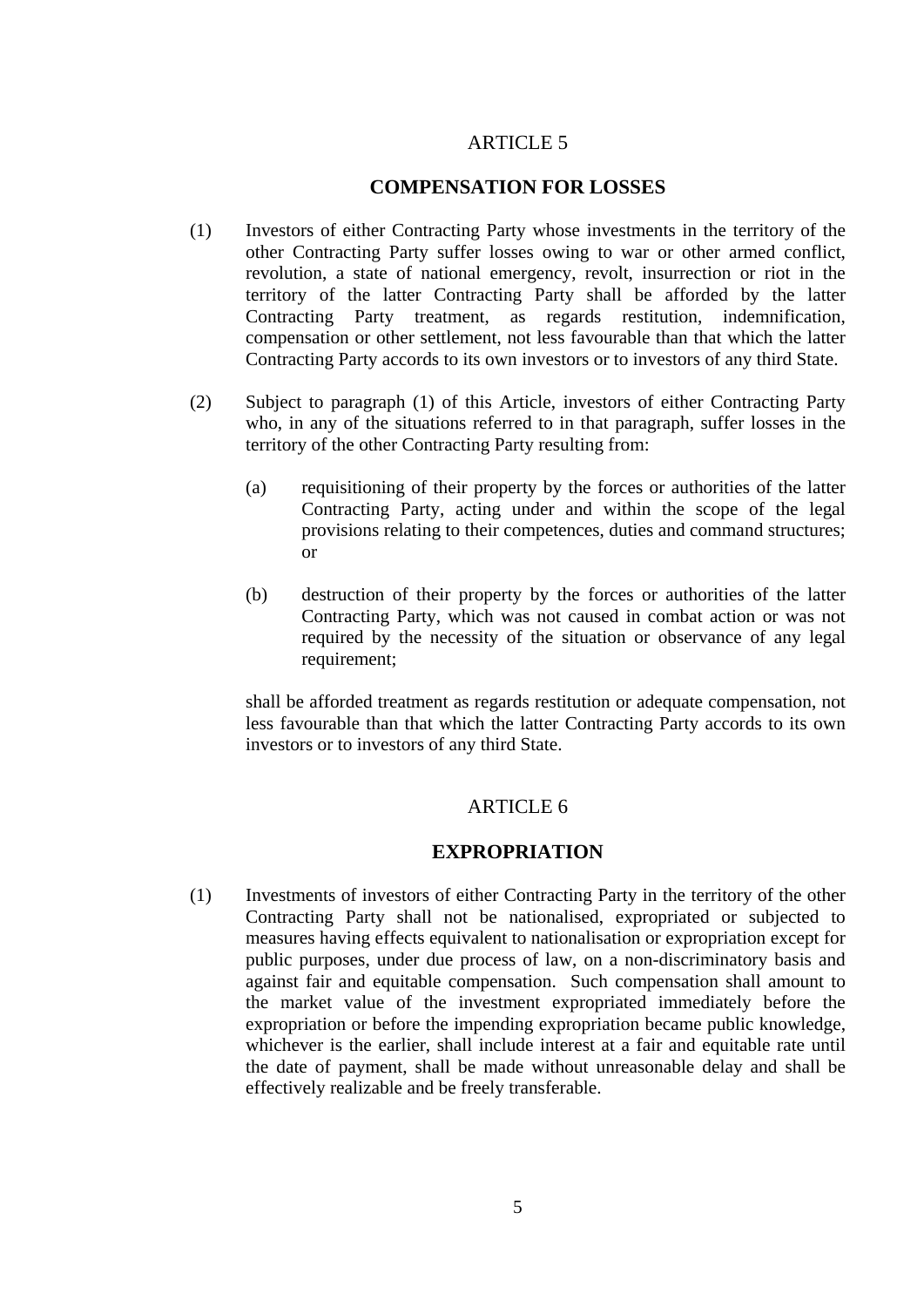- (2) The investor affected by the expropriation shall have right, under the law of the Contracting Party making the expropriation, to review, by a judicial or other independent authority of that Party, of his or its case and of the valuation of his or its investment in accordance with the principles set out in this paragraph.
- (3) Where a Contracting Party expropriates, nationalises or takes measures having effect equivalent to nationalisation or expropriation against the assets of a company which is incorporated or constituted under the laws in force in any part of its own territory, and in which investors of the other Contracting Party own shares, it shall ensure that the provisions of paragraph (1) of this article are applied to the extent necessary to ensure fair and equitable compensation as specified therein to such investors of the other Contracting Party who are owners of those shares.

# **TRANSFER OF INVESTMENT CAPITAL AND RETURNS**

- (1) Each Contracting Party shall permit all funds of an investor of the other Contracting Party related to an investment in its territory to be freely transferred, without unreasonable delay and on a non-discriminatory basis. Such funds may include:
	- (a) capital and additional capital amounts used to maintain and increase investments;
	- (b) net operating profits including dividends and interest in proportion to their share-holdings;
	- (c ) repayments of any loan including interest thereon, relating to the investments;
	- (d) payment of royalties and services fees relating to the investment;
	- (e) proceeds from sales of their shares;
	- (f) proceeds received by investors in case of sale or partial sale or liquidation;
	- (g) the earnings of citizens/nationals of one Contracting Party who work in connection with investment in the territory of the other Contracting Party;
	- (h) any compensation paid pursuant to Articles 5 and 6.
- (2) All transfers shall be effected without unreasonable delay in any freely convertible currency at the market rate of exchange prevailing on the date of transfer.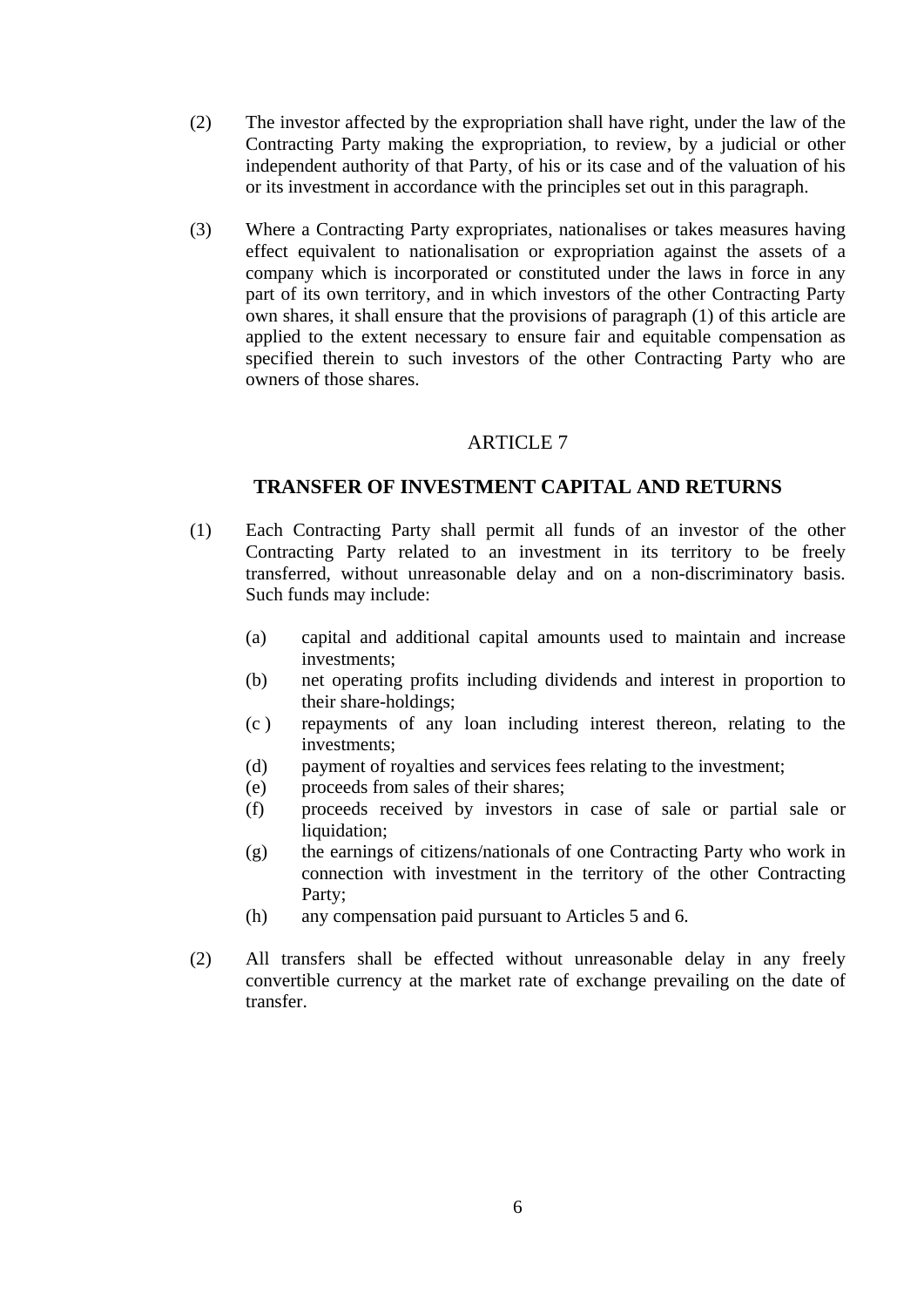# **SETTLEMENT OF DISPUTES BETWEEN AN INVESTOR AND A CONTRACTING PARTY**

- (1) Any dispute between an investor of one Contracting Party and the other Contracting Party in relation to an investment of the former under this Agreement shall, as far as possible, be settled amicably through negotiations between the parties to the dispute.
- (2) If such dispute cannot be settled according to the provisions of paragraph (1) of this Article within six months from the date of request for settlement, the investor may submit the dispute to:
	- (a) arbitration in accordance to the law of the Contracting Party; or
	- (b) if the Contracting Party of the investor and the other Contracting Party are both parties to the Convention on the Settlement of Investment Disputes Between States and Nationals of Other States, of March 18, 1965 and the investor consents in writing to submit the dispute to the International Centre for the Settlement of Investment Disputes, such a dispute shall be referred to the Centre; or
	- (c) to international conciliation under the Conciliation Rules of the United Nations Commission on International Trade Law; or
	- (d) to an ad hoc arbitral tribunal set up in accordance with the Arbitration Rules of the United Nations Commission on International Trade Law, 1976, subject to the following modifications:
		- (i) The appointing authority under Article 7 of the Arbitration Rules shall be the President, the Vice-President or the next senior Judge of the International Court of Justice, who is not a national of either Contracting Party. The third arbitrator shall not be a national of either Contracting Party.
		- (ii) The parties shall appoint their respective arbitrators within two months.
		- (iii) The arbitral award shall be made in accordance with the provisions of this Agreement and shall be binding on the parties to the dispute.
		- (iv) The arbitral tribunal shall state the basis of its decision and give reasons upon the request of either party.
- (3) Where a dispute has been submitted for resolution under paragraph 2 (a), 2 (b), 2 (c) or 2 (d) above, the choice so exercised shall not be changed except with the consent of the Contracting Party which is party to the dispute.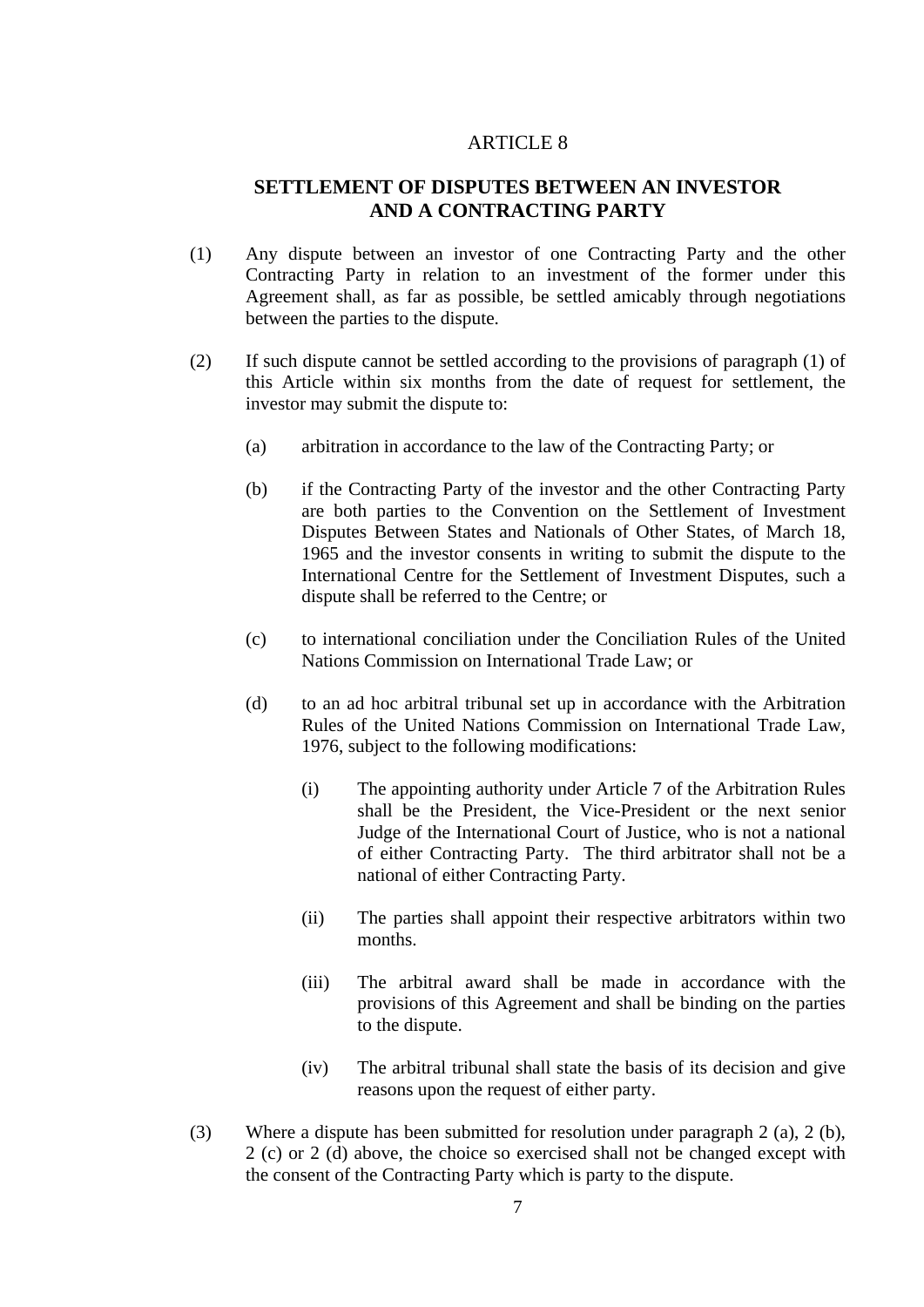(4) Notwithstanding anything contained in paragraph (2) above, the Contracting Party which is a party to the dispute shall have the option to submit the dispute for resolution to international arbitration in accordance with procedure set out in paragraph 2(d) above.

#### ARTICLE 9

### **DISPUTES BETWEEN THE CONTRACTING PARTIES**

- (1) Any dispute between the Contracting Parties concerning the interpretation or application of this Agreement should, if possible, be settled through negotiations between the Governments of the two Contracting Parties.
- (2) If the dispute cannot be settled within a period of six months following the date on which such negotiations were requested by either Contracting Party, it may upon the request of either Contracting Party, be submitted to an arbitral tribunal.
- (3) Such an arbitral tribunal shall be constituted for each individual case in the following way: within two months of the receipt of the request for arbitration, each Contracting Party shall appoint one arbitrator for the tribunal. Those two arbitrators shall then select a national of a third State who, upon approval by the two Contracting Parties, shall be appointed Chairman of the tribunal. The Chairman shall be appointed within two months from the date of appointment of the other two arbitrators.
- (4) If within the periods specified in paragraph (3) of this Article the necessary appointments have not been made, either Contracting Party may, in the absence of any other agreement, invite the President of the International Court of Justice to make any necessary appointments. If the President is a national of either Contracting Party or if he is otherwise prevented from discharging the said function, the Vice-President shall be invited to make the necessary appointments. If the Vice-President is a national of either Contracting Party or if he too is prevented from discharging the said function, the Member of the International Court of Justice next in seniority who is not a national of either Contracting Party and not prevented from discharging such functions shall be invited to make the neccesary appointments.
- (5) The arbitral tribunal shall reach its decision by a majority of votes. Such decision shall be binding on both Contracting Parties. Each Contracting Party shall bear the cost of its own arbitrator to the tribunal and of its representation in the arbitral proceedings. The cost of the Chairman and the remaining costs shall be borne equally by the Contracting Parties. The tribunal may, however, in its decision direct that a higher proportion of costs shall be borne by one of the two Contracting Parties, and this award shall be binding on, and executed by, both Contracting Parties.
- (6) The tribunal shall determine its own procedure.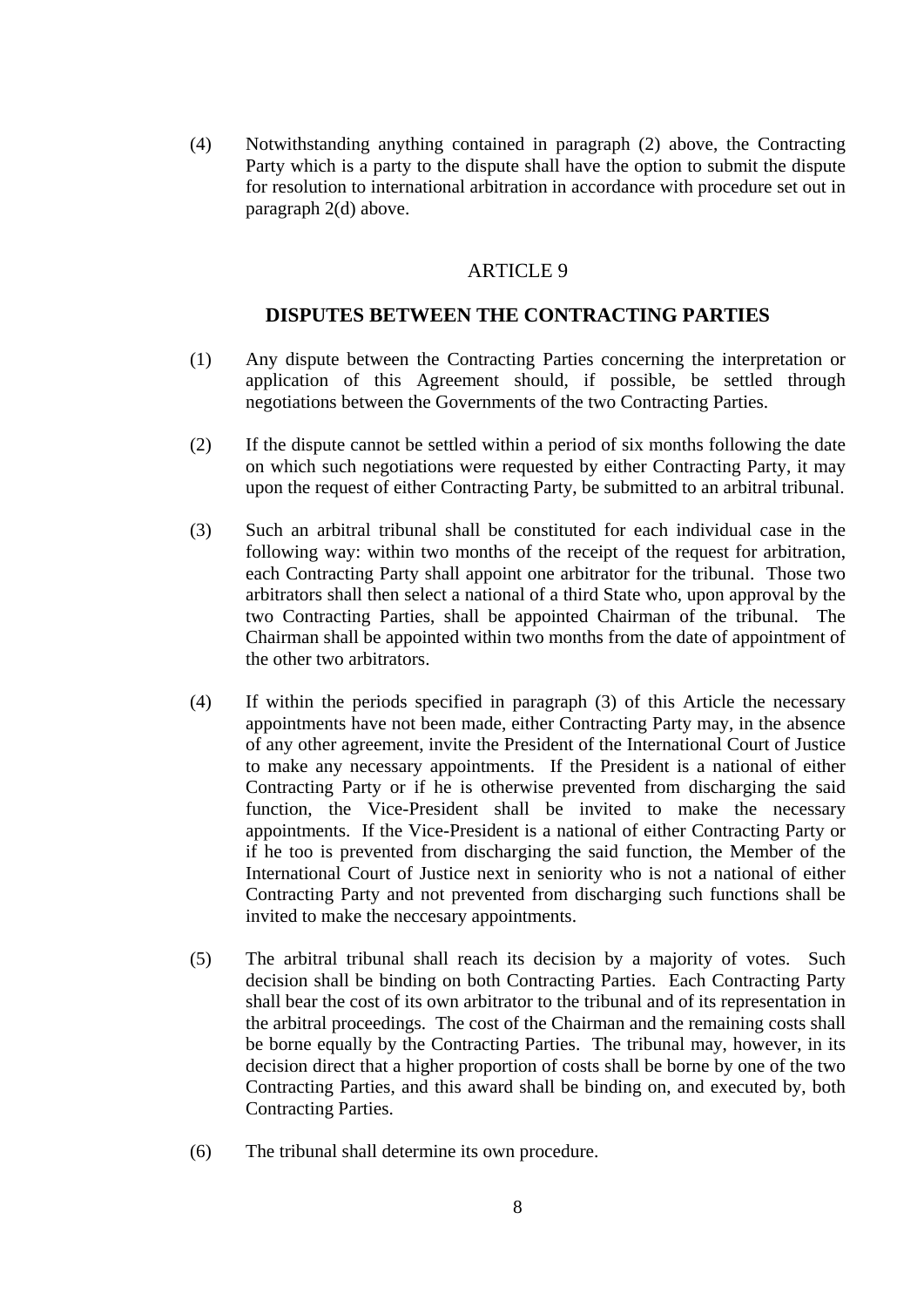### **SUBROGATION**

Where one Contracting Party or its designated agency has guaranteed any indemnity against non-commercial risks in respect of an investment by any of its investors in the territory of the other Contracting Party and has made payment to such investors in respect of their claims under this Agreement, the other Contracting Party agrees that the first Contracting Party or its designated agency is entitled by virtue of subrogation to exercise the rights and assert the claims of those investors. The subrogated rights or claims shall not exceed the original rights or claims of such investors.

#### ARTICLE 11

## **APPLICABLE LAWS**

- (1) If the provisions of the law of either Contracting Party or obligations under international law existing at present or established hereafter between the Contracting Parties, in addition to the present Agreement, contain rules, whether general or specific, entitling investments and returns of investors of the other Contracting Party to treatment more favourable than that provided for by the present Agreement, such rules shall, to the extent that they are more favourable, prevail over the present Agreement.
- (2) Except as otherwise provided in this Agreement, all investments shall, be governed by the laws in force in the territory of the Contracting Party in which such investments are made.
- (3) The provisions of this Agreement shall not in any way limit the right of either Contracting Party to apply prohibitions or restrictions of any kind or take any other action which is directed to the protection of its essential security interests, or to the protection of public health or the prevention of diseases in pests and animals or plants.
- (4) Each Contracting Party shall, however, honour any obligation it may have entered into with regard to investments of investors of the other Contracting Party.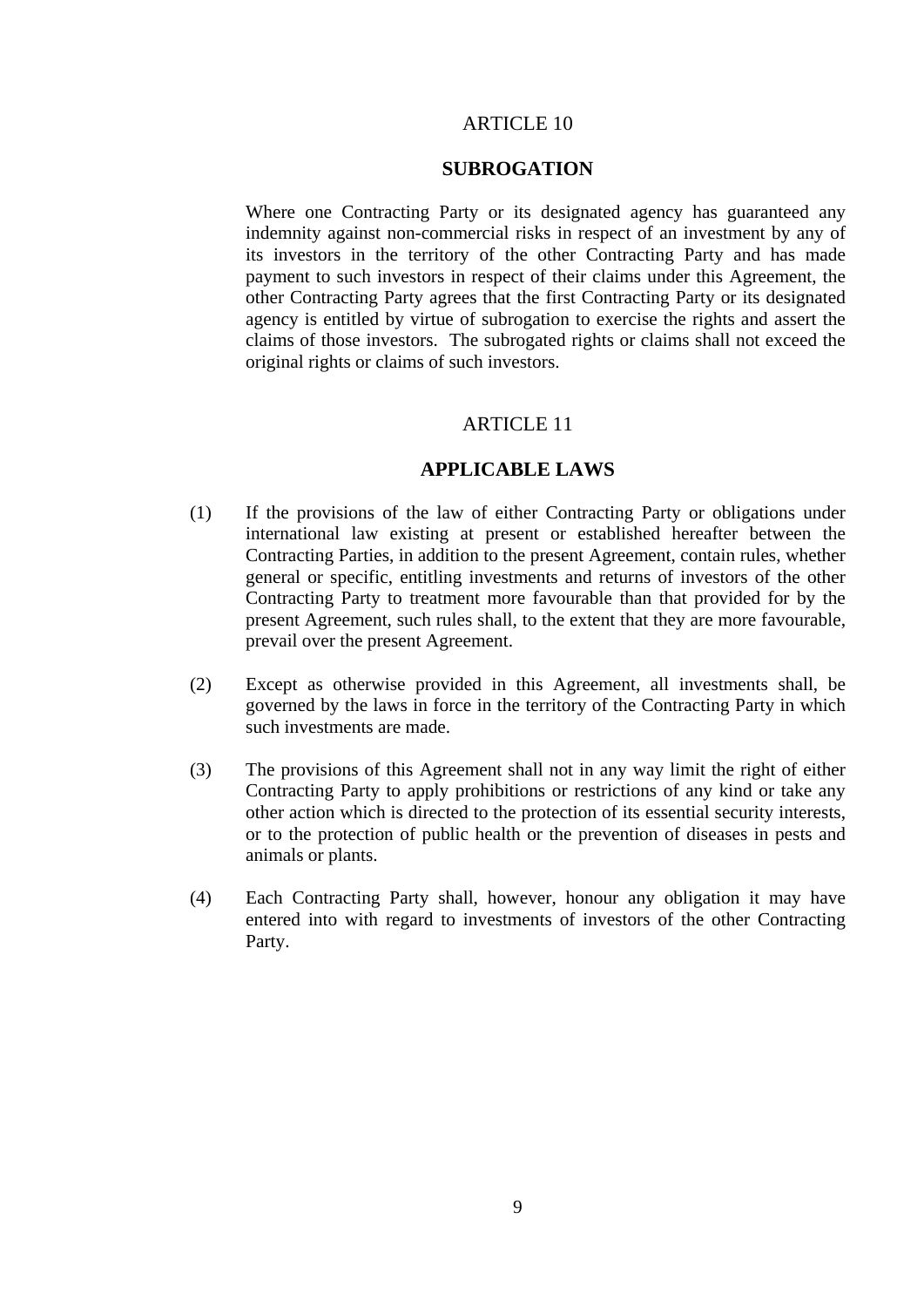## **ENTRY AND SOJOURN OF PERSONNEL**

 A Contracting Party shall, subject to its laws relating to the entry and sojourn of non-citizens, permit natural persons of the other Contracting Party and personnel employed by companies of the other Contracting Party to enter and remain in its territory for the purpose of engaging in activities connected with investments.

#### ARTICLE 13

#### **FINAL CLAUSES**

- (1) The Contracting Parties shall notify each other promptly of the fulfilment of their legal procedures required for entry into force of this Agreement. The Agreement shall enter into force on the day following the date of receipt of the last notification.
- (2) This Agreement shall remain in force for a period of ten years. Thereafter it shall continue in force until the expiration of twelve months from the date on which either Contracting Party shall have given written notice of termination of this Agreement to the other Contracting Party.
- (3) In respect of investments approved and/or made prior to the date the notice of termination of this Agreement becomes effective, the provisions of the preceeding articles shall remain in force with respect to such investments for a further period of ten years from that date or for any longer period as provided for or agreed upon in the relevant contract or approval granted to the investor.